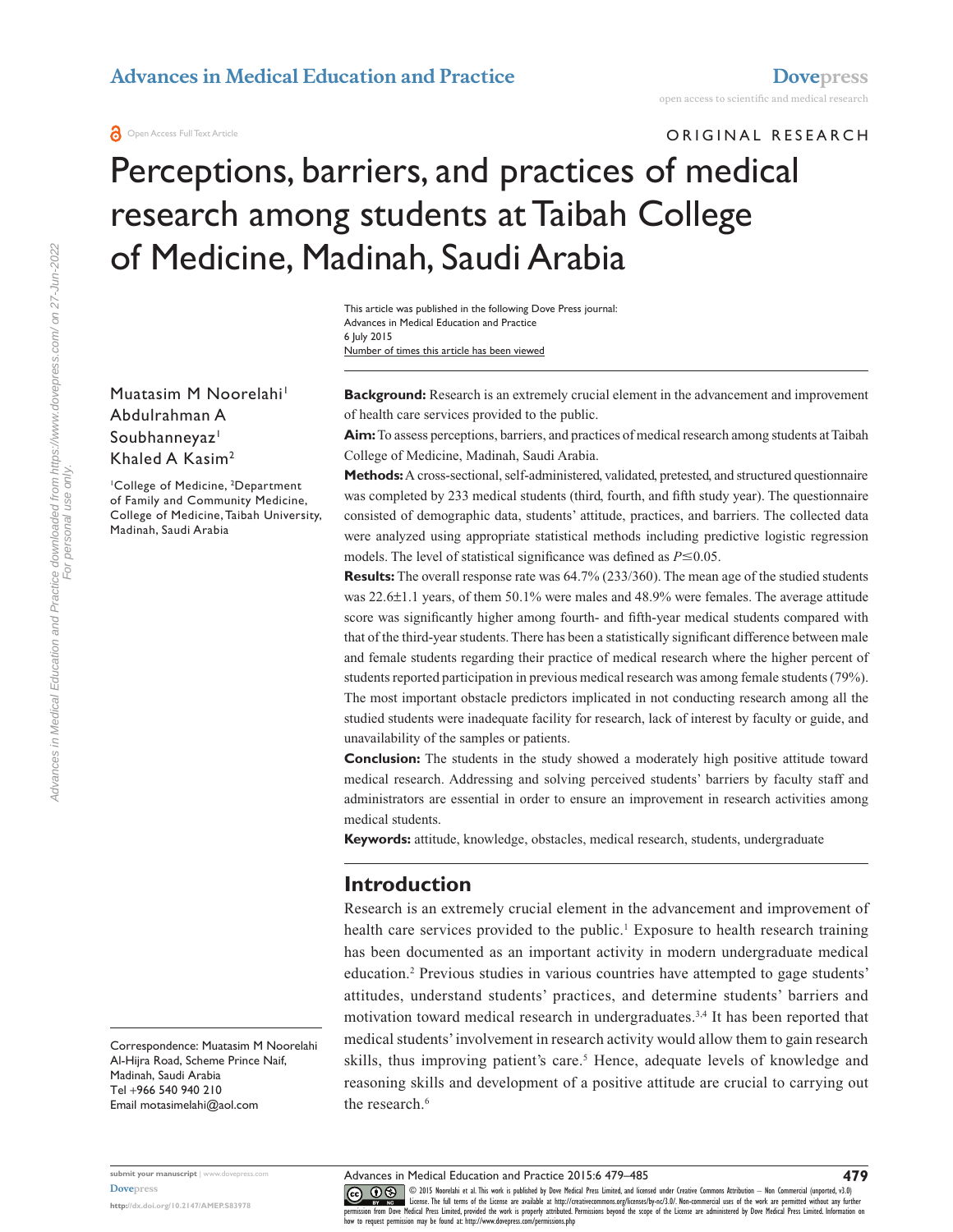Unfortunately, the number of worldwide physician scientists' has been noticed to decline recently. This has generated much interest in developing programs for early exposure to research in medical schools in order to encourage students' research activity and fill up the void of physician scientists'.7–9 Studies have shown that the uptake of research experience during medical school and subsequent publications increase the chance of acceptance in highly competitive residency programs and improve postgraduate research productivity.<sup>10,11</sup> However, previous reports of survey data showed that students were still facing many barriers to successfully engaging in scientific research activity.<sup>12,13</sup>

A review of literature showed that there were no data related to attitude, practice, and barriers of Taibah University (TU) medical students toward medical research. Other Saudi Arabian universities had produced data of such purpose; therefore, this study aimed to assess further characteristics of this issue at Taibah University.

## **Objectives**

The objectives of this study were to assess attitude and practice of medical research among medical students at the College of Medicine, TU, Madinah, Saudi Arabia. Also, the study investigated barriers of conducting and publishing medical research by medical students that made them unable to participate in, complete and publish research papers.

## **Subjects and methods**

The present study was based on a cross-sectional survey among medical students. The study was conducted at the College of Medicine, TU, from November to December 2014. The study employed a predesigned validated structured questionnaire to collect the data. The questionnaire was distributed to 360 registered students at the college, out of whom 233 students (64.7%) have participated, filled, and returned the study questionnaire. Participation in this study survey was completely voluntary, and full confidentiality and anonymity were maintained at all times, with no identifying information being recorded in the survey results. A consent form was added at the beginning of the questionnaire explaining the purpose of the study and requesting their participation. Permission was obtained from the Dean of the College of Medicine. In addition, approval of the study by the Ethics Committee of the College Of Medicine, Taibah University, Madinah, Saudi Arabia, was obtained.

The medical program at TU is a 5-year undergraduate program with ∼120 students (male and female) per year. Students attend the Medical Research block (MRES301) in the third year,

and they are expected to complete a research project and to write a report at the end of the block. Accordingly, third-, fourth-, and fifth-year students of the college were considered.

## Data collection

The questionnaire consisted of several parts. The first part documented the demographic data of the participants: age, sex, academic year, and marital status. Questions in the second part pertained to assessing students' attitude toward research. The third part addressed questions related to students' practices, ie, attempts to write, conduct projects, publish in journals, and oral and poster presentations. The final part questions included the barrier items that might prevent medical students to conduct or participate in the research.

## Study variables

Attitudes toward conducting medical research were assessed using Likert response scale from 1 to 5 (1= totally disagree;  $2=$  disagree;  $3=$  neutral;  $4=$  agree;  $5=$  totally agree). The attitude section included 14 statements representing all aspects concerning medical research. Item and scale score were reported in the range +1 to −1. The midpoint zero corresponds to the neutral Likert scale rating of 0, +1 corresponds to totally agree and agree, and −1 corresponds to totally disagree and disagree. Accordingly, the used 14 attitude items in the study questionnaire have a maximum score of +14 and a minimal score of −14. A mean score for all studied attitude items was then calculated from the individual scores.

The study questionnaire also included questions about the obstacles and barriers preventing students from conducting or participating in medical research. Barrier items included in the questionnaire (n=22 items) were formulated according to the data available in the previous qualitative studies,<sup>2,5,9,10,14,15</sup> and then categorized to include personal (n=6 items) and institutional aspects (n=16 items). Each studied barrier item was scored as follows: 1= totally disagree; 2= disagree; 3= neutral; 4= agree; 5= totally agree. To examine the most important barriers (predictors) preventing students from contributing in research, each of the studied barrier item was scored as follows: totally agree and agree =1, whereas totally disagree, disagree, and neutral =0.

## Statistical analysis

The collected data were entered and analyzed using statistical package for social science, version 16 (SPSS Inc., Chicago, IL, USA). Data were presented using frequencies, mean, and standard deviation as appropriate. The students' attitude and practice were assessed, analyzed, and compared by the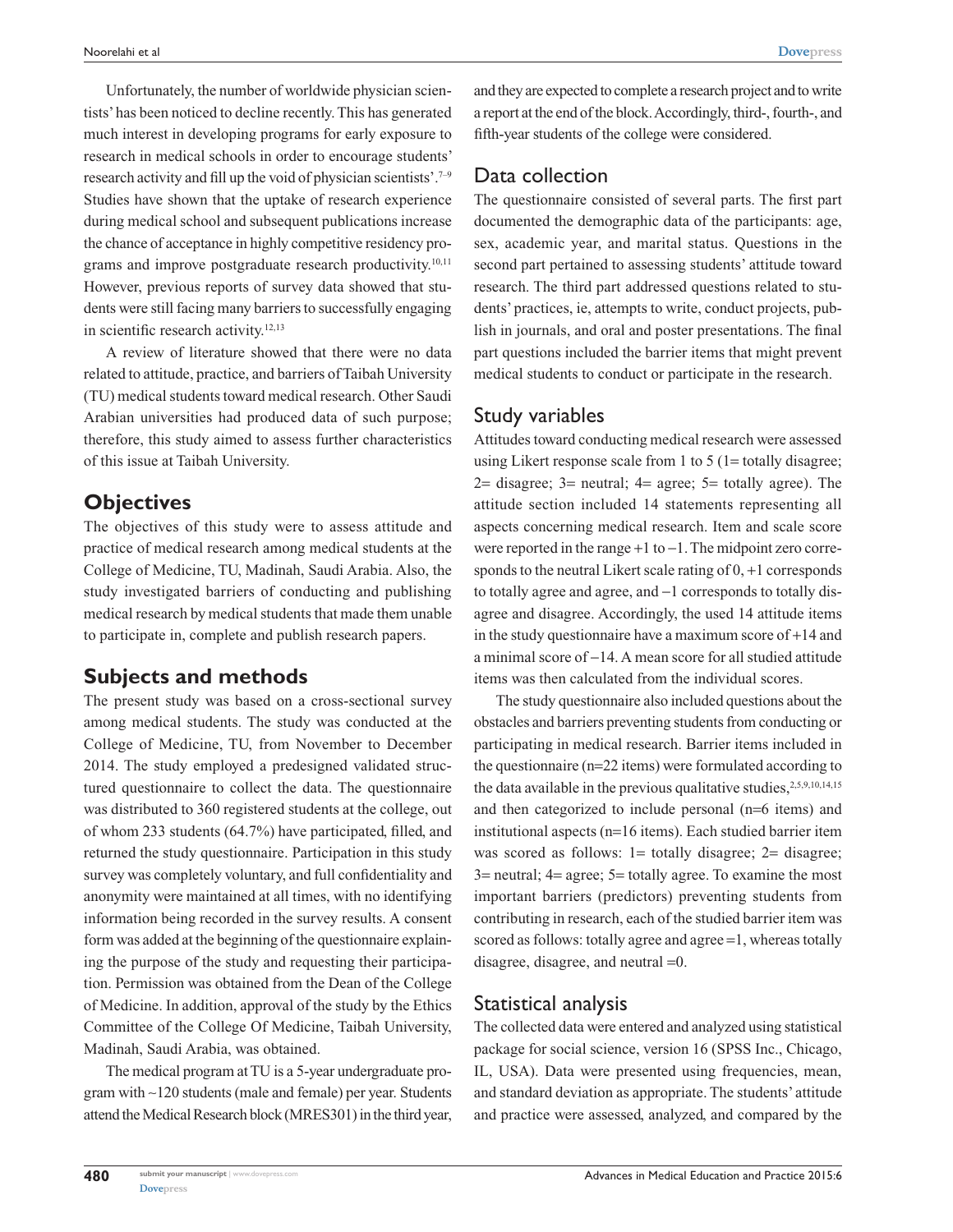students' sex (male vs female) and the study year using unpaired *t*-test for continuous variables, chi-squared test for categorical variables, and one way analysis of variance for multiple comparisons. For all purposes, the criteria of significance were considered at a *P*-value of  $\leq 0.05$ . Furthermore, the barrier items preventing students from conducting and participating in research were assessed according to its used five scores among all studied subjects as well as by students' sex using predictive logistic regression models based on the stepwise regression with a *P*-value of 0.10 as an entry criterion and a *P*-value of 0.15 as an exclusion criterion. The studied items were entered in the regression model as follows: totally agree and agree =1, whereas totally disagree, disagree, and neutral =0.

## **Results**

The response rate in this study was 66.1% among male students (119 out of 180) and 63.3% among female students (114 out of 180), and the overall response rate was 64.7% (233 out of 360).

Table 1 presents the identification data of the studied subjects. The mean age was 22.6±1.1 years, of whom 51.1% were males and 48.9% were females. About 30% of the study subjects were from the third year, 34% and 36% were from the fourth and fifth years, respectively. The percent of married students in the studied sample was 6.9%.

Table 2 shows the distribution of the studied subjects according to the attitude scale. Students reported a high percent of agree and totally agree toward almost all the studied attitude items. More than 70% of the studied subjects reported that they agree and totally agree for the first, second, and tenth attitude items. For other studied attitude items, however, the percentage of subjects agreeing and totally agreeing varied from 15% to  $\leq$ 70% among the studied students.

#### **Table 1** Characteristics of studied students

| <b>Characteristics</b>              | $N = 233$              |
|-------------------------------------|------------------------|
| Age in years, mean $\pm$ SD (range) | $22.6 \pm 1.1$ (20-25) |
| Sex                                 |                        |
| Male                                | 119(51.1)              |
| Female                              | 114(48.9)              |
| Study year                          |                        |
| Third                               | 68 (29.2)              |
| Fourth                              | 79 (33.9)              |
| Fifth                               | 86 (36.9)              |
| Marital status                      |                        |
| Single                              | 217(93.1)              |
| Married                             | 16(6.9)                |
|                                     |                        |

**Notes:** Data are presented as mean ± SD or as n (%).

**Abbreviation:** SD, standard deviation.

**Table 2** Frequency distribution of the studied students in research attitude scale

| Attitude items                                                                                                                          | ı    | 2    | 3    | 4    | 5    |
|-----------------------------------------------------------------------------------------------------------------------------------------|------|------|------|------|------|
| 1. Role of research in the medical                                                                                                      | 4.2  | 3.9  | 6.0  | 15.5 | 70.4 |
| field is important.                                                                                                                     |      |      |      |      |      |
| 2. Conducting a research during<br>medical school is important.                                                                         | 5.2  | 8.2  | 16.3 | 28.3 | 42.0 |
| 3. Research participating should be<br>made compulsory to all medical<br>students.                                                      | 10.7 | 12.9 | 26.2 | 26.2 | 23.0 |
| 4. Teaching research methodology<br>should be part of the curriculum.                                                                   | 6.9  | 8.6  | 18.0 | 26.6 | 39.9 |
| 5. Research conduction during<br>medical school has positive<br>impact on medical students.                                             | 6.4  | 8.2  | 17.6 | 29.6 | 38.2 |
| 6. Your research record should<br>be an important criterion for<br>acceptance in residency.                                             | 15.0 | 12.9 | 32.2 | 22.3 | 17.6 |
| 7. Research conduction reinforce<br>teamwork spirit.                                                                                    | 3.0  | 9.9  | 23.6 | 35.2 | 28.3 |
| 8. Research will be a part of long-<br>term career goals.                                                                               | 3.4  | 6.9  | 21.0 | 33.9 | 34.8 |
| 9. Anticipate a good understanding<br>of research methodology.                                                                          | 3.4  | 9.8  | 39.5 | 30.1 | 17.2 |
| 10. Patient outcome improves with<br>continued medical research.                                                                        | 3.5  | 2.1  | 18.0 | 33.5 | 42.9 |
| 11. Medical student should not be<br>involved in medical research.                                                                      | 41.2 | 18.8 | 15.5 | 11.6 | 12.9 |
| 12. Undertaken research<br>increases burden in already<br>over-curriculum (heavy load -<br>educational or clinical) medical<br>student. | 7.7  | 11.6 | 37.8 | 28.3 | 14.6 |
| 13. Medical student can plan and<br>conduct research project<br>without supervision.                                                    | 31.8 | 31.3 | 20.6 | 11.6 | 4.7  |
| 14. You encouraged by your seniors<br>to get involved in any research<br>activity.                                                      | 18.0 | 21.9 | 21.9 | 25.3 | 12.9 |

**Notes:** Data are presented as %. Attitudes toward conducting medical research were assessed using Likert response scale from  $1$  to  $5$  ( $1=$  totally disagree;  $2=$ disagree; 3= neutral; 4= agree; 5= totally agree).

Table 3 presents the percent distribution of the studied attitude items among the studied subjects by their sex. With the exception of the attitude item named "Medical students should not be involved in medical research", there have been statistically significant differences between male and female students regarding their reporting about all studied attitude items. For that item, the percent of female students reported that they totally disagree and disagree was higher (70.0%) compared to that reported among male students (50.0%).

Table 4 displays the average attitude score among the studied subjects by their sex and study year. The average attitude score was significantly higher among fourth- and fifth-year medical students compared with that of the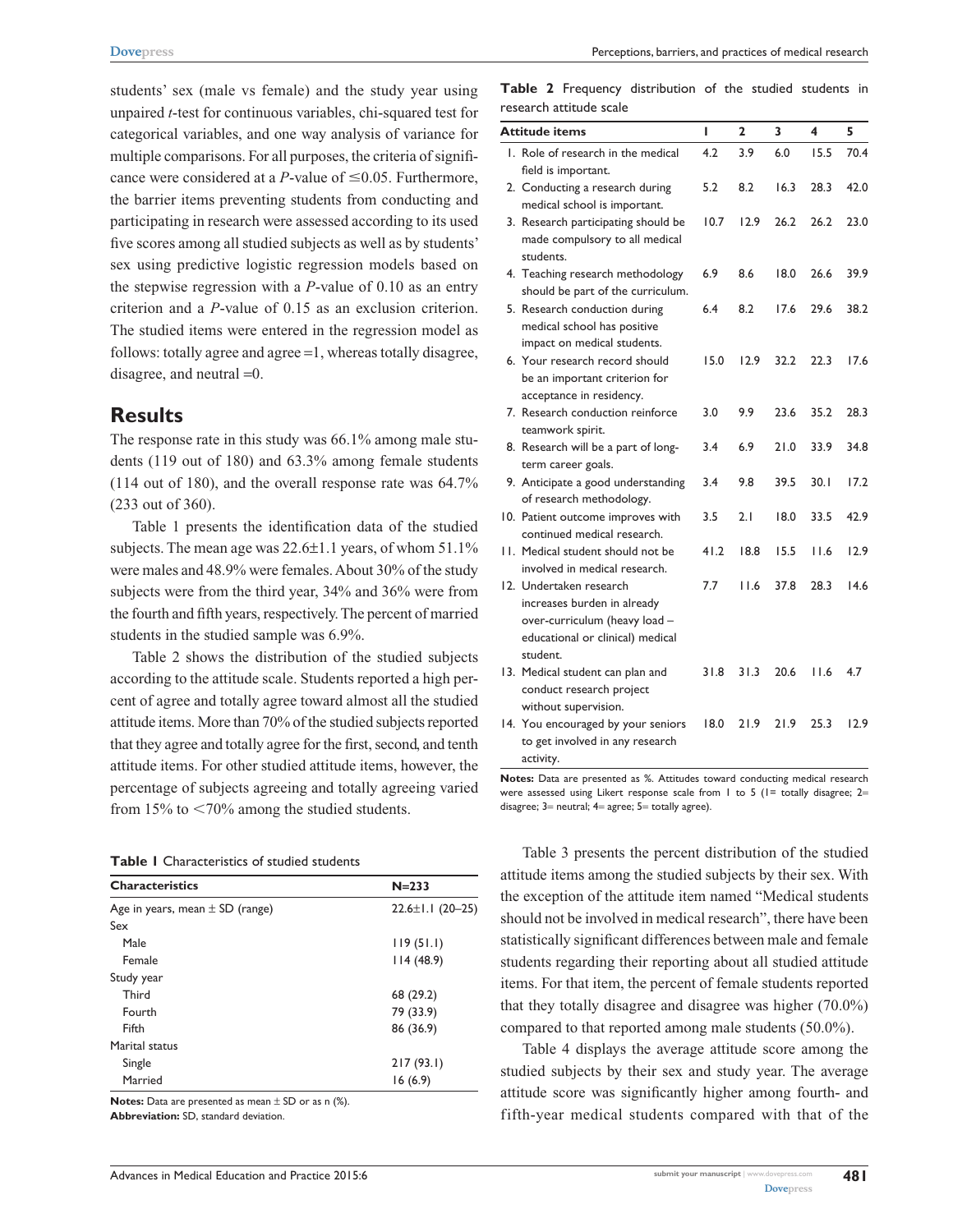|  |  |  | Table 3 Frequency distribution of male and female students in research attitude scale |
|--|--|--|---------------------------------------------------------------------------------------|
|--|--|--|---------------------------------------------------------------------------------------|

| <b>Attitude items</b>                       |                                                | <b>Student sex</b> | г    | $\mathbf{2}$ | 3    | 4    | 5     | P-value |
|---------------------------------------------|------------------------------------------------|--------------------|------|--------------|------|------|-------|---------|
| 1. Role of research in the medical field is |                                                | Female             | 4.3  | 4.4          | 5.3  | 19.3 | 66.4  | 0.50    |
| important.                                  |                                                | Male               | 4.2  | 3.4          | 6.7  | 11.4 | 74.6  |         |
|                                             | 2. Conducting a research during medical school | Female             | 4.4  | 5.3          | 16.7 | 30.7 | 43.0  | 0.54    |
| is important.                               |                                                | Male               | 5.9  | 10.9         | 10.9 | 26.0 | 41.2  |         |
|                                             | 3. Research participating should be made       | Female             | 11.4 | 11.4         | 23.7 | 26.3 | 27.2  | 0.75    |
| compulsory to all medical students.         |                                                | Male               | 0.1  | 14.3         | 28.6 | 26.0 | 21.0  |         |
|                                             | 4. Teaching research methodology should be     | Female             | 6.1  | 9.7          | 19.3 | 22.8 | 42.11 | 0.70    |
| part of the curriculum.                     |                                                | Male               | 7.5  | 7.6          | 16.8 | 30.2 | 37.8  |         |
|                                             | 5. Research conduction during medical school   | Female             | 7.0  | 5.3          | 15.8 | 32.4 | 39.5  | 0.47    |
|                                             | has positive impact on medical students.       | Male               | 5.9  | 11.0         | 19.3 | 26.8 | 36.9  |         |
|                                             | 6. Your research record should be an important | Female             | 11.4 | 12.2         | 32.5 | 22.8 | 21.1  | 0.47    |
|                                             | criterion for acceptance in residency.         | Male               | 18.4 | 13.5         | 32.0 | 21.8 | 14.3  |         |
|                                             | 7. Research conduction reinforces teamwork     | Female             | 4.4  | 13.1         | 21.0 | 30.7 | 30.7  | 0.18    |
| spirit.                                     |                                                | Male               | 1.7  | 6.7          | 26.0 | 39.5 | 26.1  |         |
|                                             | 8. Research will be a part of long-term career | Female             | 5.3  | 5.2          | 21.0 | 32.5 | 36.0  | 0.51    |
| goals.                                      |                                                | Male               | 1.7  | 8.4          | 21.0 | 35.3 | 33.6  |         |
|                                             | 9. Anticipate a good understanding of research | Female             | 4.4  | 11.4         | 40.3 | 26.3 | 17.5  | 0.69    |
| methodology.                                |                                                | Male               | 2.5  | 8.4          | 38.7 | 33.6 | 16.8  |         |
|                                             | 10. Patient outcome improves with continued    | Female             | 3.5  | 1.7          | 16.7 | 37.7 | 40.4  | 0.75    |
| medical research.                           |                                                | Male               | 3.4  | 2.5          | 19.3 | 29.4 | 45.4  |         |
|                                             | 11. Medical student should not be involved in  | Female             | 50.0 | 20.0         | 13.2 | 7.8  | 9.0   | $0.03*$ |
| medical research.                           |                                                | Male               | 32.8 | 17.2         | 17.6 | 15.6 | 16.8  |         |
| 12. Undertaken research increases burden    |                                                | Female             | 7.0  | 13.2         | 37.7 | 28.1 | 14.0  | 0.95    |
|                                             | in already over-curriculum (heavy load -       | Male               | 8.4  | 10.1         | 37.8 | 28.6 | 15.1  |         |
|                                             | educational or clinical) medical student.      |                    |      |              |      |      |       |         |
| 13. Medical student can plan and conduct    |                                                | Female             | 36.8 | 32.5         | 16.7 | 9.6  | 4.4   | 0.35    |
|                                             | research project without supervision.          | Male               | 26.9 | 30.3         | 24.3 | 13.5 | 5.0   |         |
|                                             | 14. You encouraged by your seniors to get      | Female             | 17.5 | 27.2         | 21.1 | 24.5 | 9.7   | 0.30    |
| involved in any research activity.          |                                                | Male               | 18.5 | 16.8         | 22.7 | 26.0 | 16.0  |         |

**Notes:** \*Statistically significant. Data are presented as % (with the exception of the *P*-values). Attitudes toward conducting medical research were assessed using Likert response scale from 1 to 5 (1= totally disagree; 2= disagree; 3= neutral; 4= agree; 5= totally agree).

third-year students. Although the average attitude score was higher among male students (4.5±5.3) compared with that among female students  $(4.1\pm5.3)$ , there was no statistically significant difference (*P*=0.45).

Table 5 presents the distribution of the studied subjects according to their practice of medical research. There has been a statistically significant difference between male and female students regarding their practice of medical research, with a higher percent of female students reporting contribution in previous medical researches (79%). There have also been statistically significant differences in students' practice of medical research by their study year. The higher proportion of students participating in research was among fifth-year students (86.0%), followed by fourth-year students (64.5%).

Table 6 presents the barrier predictors preventing students from contributing to or conducting medical research.

| <b>Table 4</b> Average attitude score among the studied students by |  |  |  |  |
|---------------------------------------------------------------------|--|--|--|--|
| their characteristics                                               |  |  |  |  |

|          | Table 5 Distribution of the studied students by their research |  |  |  |  |
|----------|----------------------------------------------------------------|--|--|--|--|
| practice |                                                                |  |  |  |  |

**Characteristics Research practice, n (%)** *P***-value**

Male 74 (62.0) 45 (38.0) 0.01\*

**Yes (n**=**164) No (n**=**69)**

| <b>Student characteristics</b> | Mean $\pm$ SD | P-value |
|--------------------------------|---------------|---------|
| Sex                            |               |         |
| Male                           | $4.5 \pm 5.3$ | 0.45    |
| Female                         | $4.1 \pm 5.1$ |         |
| Study year                     |               |         |
| Third                          | $3.0 + 5.3$   | $0.04*$ |
| Fourth                         | $4.9 + 4.9$   |         |
| Fifth                          | $4.9 \pm 5.2$ |         |
|                                |               |         |

**Note:** \*Statistically significant.

**Abbreviation:** SD, standard deviation.

| $0.0002*$ |
|-----------|
|           |
|           |
|           |

Female 90 (79.0) 24 (21.0)

**Note:** \*Statistically sig

Sex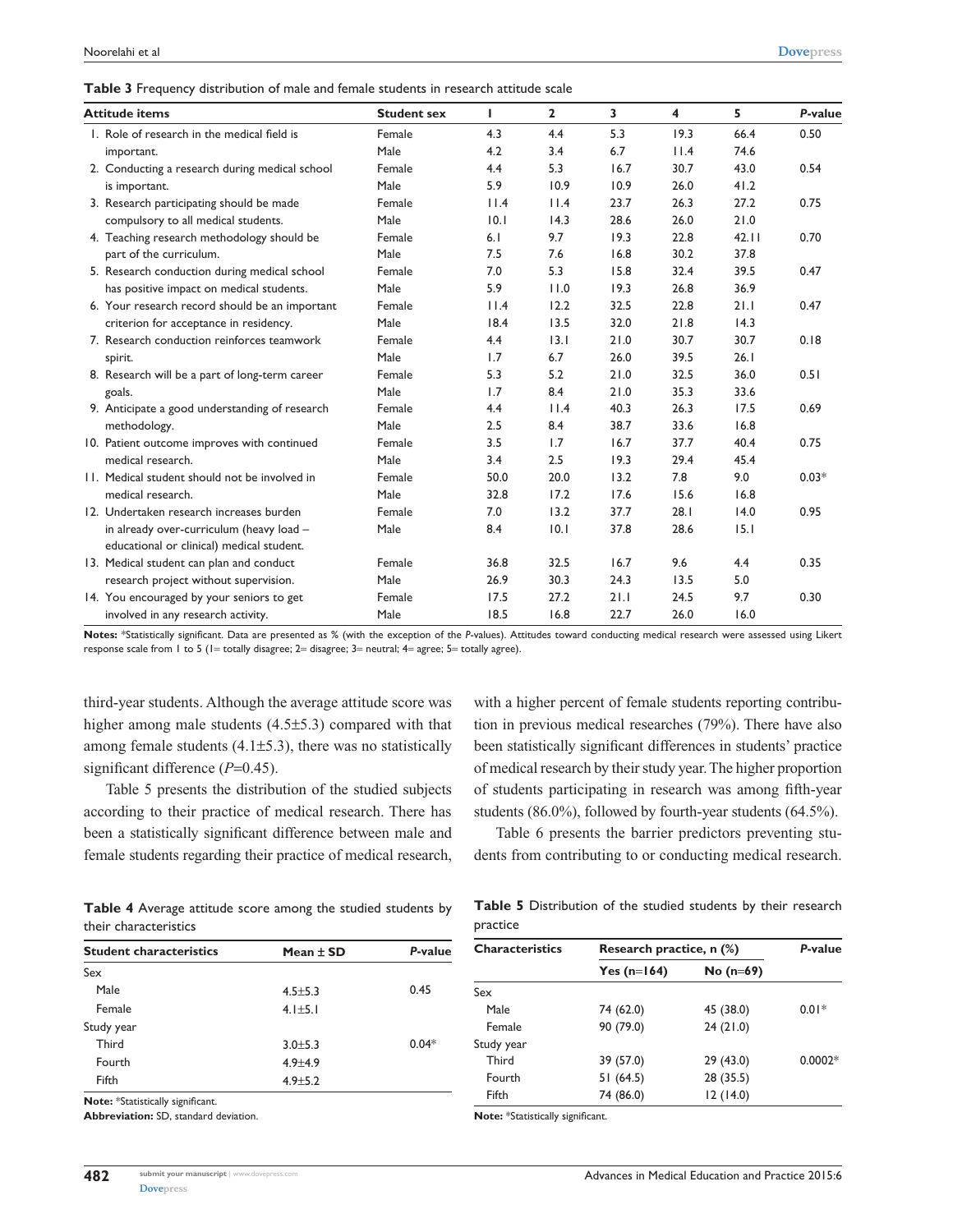| Table 6 Barriers of not contributing in medical research: results of predictive logistic regression analysis |  |
|--------------------------------------------------------------------------------------------------------------|--|
|--------------------------------------------------------------------------------------------------------------|--|

|                                               | $\beta$ coefficient* | <b>Score test</b> | SE** | P-value    |
|-----------------------------------------------|----------------------|-------------------|------|------------|
|                                               |                      | value             |      |            |
| All students                                  |                      |                   |      |            |
| Inadequate facility for research              | 0.67                 | 5.40              | 0.29 | $0.02***$  |
| Difficulty in obtaining a research supervisor | 0.48                 | 3.85              | 0.29 | 0.10       |
| Unavailability of the samples (or patients)   | 0.69                 | 4.90              | 0.31 | $0.02***$  |
| Male students                                 |                      |                   |      |            |
| Inadequate facility for research              | 20. ا                | 9.5               | 0.40 | $0.002***$ |
| Inadequate support by mentors/assistant       | 0.75                 | 3.83              | 0.38 | $0.004***$ |
| Female students                               |                      |                   |      |            |
| Lack of rewarding and/or motivation           | 1.22                 | 5.10              | 0.54 | $0.02***$  |
| Difficulty obtaining approval for the study   | I.83                 | 9.40              | 0.60 | $0.002***$ |
| Unavailability of the samples (or patients)   | 1.50                 | 6.60              | 0.58 | $0.01**$   |

**Notes:** \*Beta-coefficient of the predictive regression model; \*\*SE; \*\*\*statistically significant.

**Abbreviation:** SE, standard error.

According to predictive regression analysis, the most important obstacle predictors implicated in not conducting research among all the studied subjects were inadequate facility for research, lack of interest by faculty or guide, and unavailability of the samples or patients. These obstacles showed significantly increased probability of not conducting a research according to the obtained statistical parameters. The obstacle items named inadequate facility for research and inadequate support by mentors or assistant were the most important obstacles among male students, and the items named lack of rewarding and/or motivation, difficulty obtaining approval for the study, and unavailability of the samples or patients were the most important barrier predictors among female students.

# **Discussions**

Research is an extremely crucial element in advancement and improvement of health care services provided to the public.<sup>1</sup> An adequate level of knowledge, positive attitude, and reasoning skills play an important role in carrying out research.<sup>6</sup> This study aimed to assess perceptions, barriers, and practice of Taibah medical students toward medical research. Encouragingly, out of 233 medical students, positive attitude toward medical research have been shown in about 70% in our study. In the present study, attitude score of medical students toward medical research significantly improved with more senior students in the advanced academic year. In the present study, although attitude score among males was better than among females, no statistically significant difference was found, with the exception of the studied eleventh item. Vujaklija et al<sup>16</sup> have also reported similar findings, where they documented an increase in attitude score as junior students moved to senior students.<sup>16</sup> Also, a study by Nel et al<sup>7</sup> showed that the importance of research participation was felt

by 74% of studied subjects, which is a similar meaning of item number 11.7

The present study has also revealed a direct relationship between students' practice of medical research and their academic year. In addition, the study has shown a significant relationship between students' sex and practice of medical research, where female students were more practicable to medical research in TU.

In our study, the studied male and female students' reported significant barriers impeding research during undergraduate education, such as inadequate facility to research and unavailability of the samples (or patients). A possible explanation of this finding could be due to under-construction of a new forward-looking university. Our study also shows that inadequate support by mentors or assistant to be the second major obstacle that prevents male medical students from conducting research. This finding has appeared to be consistent with findings of other studies. $1,14-17$  On the other hand, Al-Shalawy<sup>18</sup> reported in his research that the major barriers to females conducting medical research were the lack of rewards and/or motivation and difficulty in obtaining approval for the study. The reason for the obstacle to research among females was explained by Abu-Zaid and Altinawi,19 who noticed a strict separation of males and females in the work environment, and both were supervised by a male manager.

A recent research by Mitwalli et al,<sup>2</sup> included 191 physician and residents in Riyadh hospitals, reported that a majority of studied physicians and residents (97.9%) agreed that research is essential and improves health care and 86.9% agreed that it helps in building a future academic career. In that study, the most important barriers in doing research were lack of research training (93.2%), lack of time (89.5%), workrelated stress (83.2%), and lack of supervisors (73.3%). The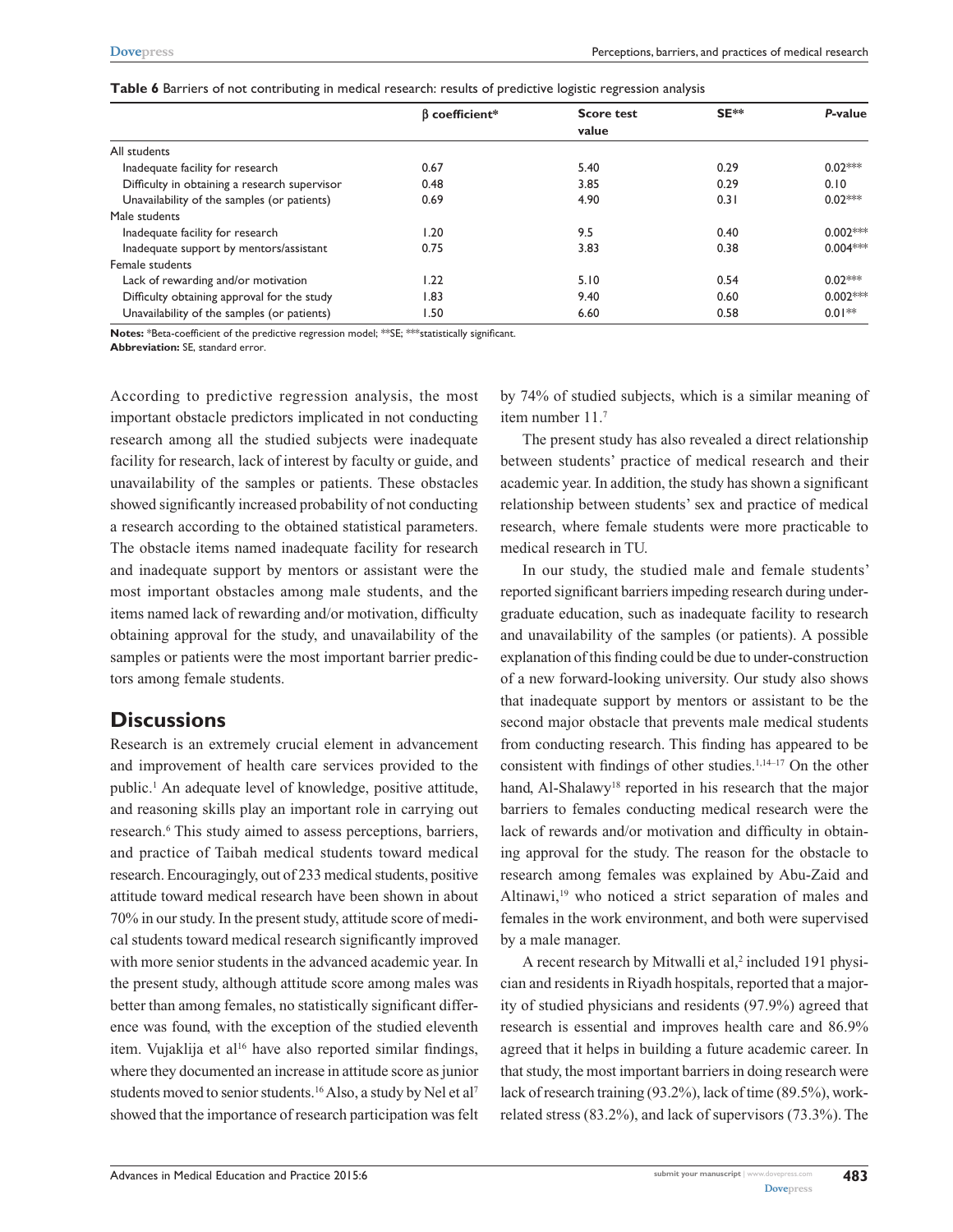practice of studied residents and physicians showed only 58 (30.4%) to have had any involvement in research.

The inadequate support by mentors or assistants observed as a major barrier to conducting research among male students in this study was also reported by Shahab et al<sup>20</sup> who concluded that proper guidance should be given to making conducting research easier.

The present study appeared to have a number of strengths. The study questionnaire was comprehensive and addressed almost all medical research perception items as well as wide range of personal and institutional barrier factors. Also, the study questionnaire has been validated by an epidemiologist and medical research experts. To the best of our knowledge, this study is the first to study the perceptions, barriers, and practice of medical research among medical students in Saudi Arabia. Moreover, the use of predictive regression models helps to examine and quantify the most important barriers implicated in not conducting research among medical students. Dissemination of these findings at the college level is as important as encouraging students to think about their perceptions and how they might improve and also trying to discuss and solving the most important obstacles that prevent students from participating in the research activities by the college administrators.

This study also has a number of limitations. Self-selection bias may have been a limitation factor in this study because those students who chose to participate may be more familiar with medical research. However, because of the small refuse rate encountered in this study and the inclusion of only senior students (third, fourth, and fifth grades) who attended and completed a medical research course, this factor appeared to have little or no role in the study findings. Additionally, this study included only students from one college and a modest sample size. Future research will need to include multicollege design to assess the extent to which the results of this study are generalizable.

# **Conclusion**

The perception of the students toward medical research was favorable in both male and female students. However, the practice was higher among female students. A numbers of barriers were found to prevent students from conducting a research. Addressing and solving these barriers by the faculty staff and administrators are required in order to ensure an improvement in research activities among medical students in the faculty.

# **Acknowledgments**

The authors would like to acknowledge with great thanks all of the participants who took part in this study. Also, the authors would like to acknowledge the valuable task

**484**

performed by their colleagues in data collection. There was no fund taken from any institution to carry out this study. This paper and the abstract of this paper were presented at the "Preparatory Forum of Sixth Scientific Conference for Students of Higher Education in Kingdom of Saudi Arabia", Taibah University, Medina, Saudi Arabia, as an oral presentation with interim findings.

## **Author contributions**

Muatasim M Noorelahi conceived the idea. All authors contributed toward data analysis, drafting and critically revising the paper, and agree to be accountable for all aspects of the work.

# **Disclosure**

The authors report no conflicts of interest in this work.

### **References**

- 1. Khamis N, Ibrahim R, Fetyani DM. Assessment of the research-oriented knowledge, attitude and practice of medical students and interns of the King Abdulaziz University, Jeddah and the adoption of a researchintervention educational program. *RMJ*. 2013;38(4):432–439.
- 2. Mitwalli H, Al Ghamdi K, Moussa N. Perceptions, attitudes, and practices towards research among resident physicians in training in Saudi Arabia. *EMHJ*. 2014;20:99–104.
- 3. Burgoyne LN, O'Flynn S, Boylan GB. Undergraduate medical research: the student perspective. *Med Educ Online*. 2010;15:5212.
- 4. Amin TT, Kaliyadan F, Al Qattan EA, Al Majed MH, Al Khanjaf HS, Mirza M. Knowledge, attitudes and barriers related to participation of medical students in research in three Arab Universities. *Educ Med J*. 2012;4(1):e43–e56.
- 5. Al-Halabi B, Marwan Y, Hasan M, Alkhadhari S. Extracurricular research activities among senior medical students in Kuwait: experiences, attitudes, and barriers. *Adv Med Educ Pract*. 2014;5:95–101.
- 6. Pawar DB, Gawde SR, Marathe PA. Awareness about medical research among resident doctors in a tertiary care hospital: a cross-sectional survey. *Perspect Clin Res*. 2012;3(2):57–61.
- 7. Nel D, Burman RJ, Hoffman R, Randera-Rees S. The attitudes of medical students to research. *SAMJ South African Med J*. 2014;104(1):32–36.
- 8. Khan H, Khawaja MR, Waheed A, Rauf MA, Fatmi Z. Knowledge and attitudes about health research amongst a group of Pakistani medical students. *BMC Med Educ*. 2006;6(1):54.
- 9. Siemens DR, Punnen S, Wong J, Kanji N. A survey on the attitudes towards research in medical school. *BMC Med Educ*. 2010;10(1):4.
- 10. Alghamdi KM, Moussa NA, Alessa DS, Alothimeen N, Al-Saud AS. Perceptions, attitudes and practices toward research among senior medical students. *Saudi Pharm J*. 2014;22(2):113–117.
- 11. Murdoch-Eaton D, Drewery S, Elton S, et al. What do medical students understand by research and research skills? Identifying research opportunities within undergraduate projects. *Med Teach*. 2010;32(3): e152–e160.
- 12. De Oliveira NA, Luz MR, Saraiva RM, Alves LA. Student views of research training programmes in medical schools. *Med Educ*. 2011;45(7):748–755.
- 13. Takahashi O, Ohde S, Jacobs JL, Tokuda Y, Omata F, Fukui T. Residents' experience of scholarly activities is associated with higher satisfaction with residency training. *J Gen Intern Med*. 2009;24(6):716–720.
- 14. Giri PA, Bangal VB, Phalke DB. Knowledge, attitude and practices towards medical research amongst the postgraduate students of Pravara Institute of Medical Sciences University of Central India. *J Fam Med Prim care*. 2014;3(1):22–24.